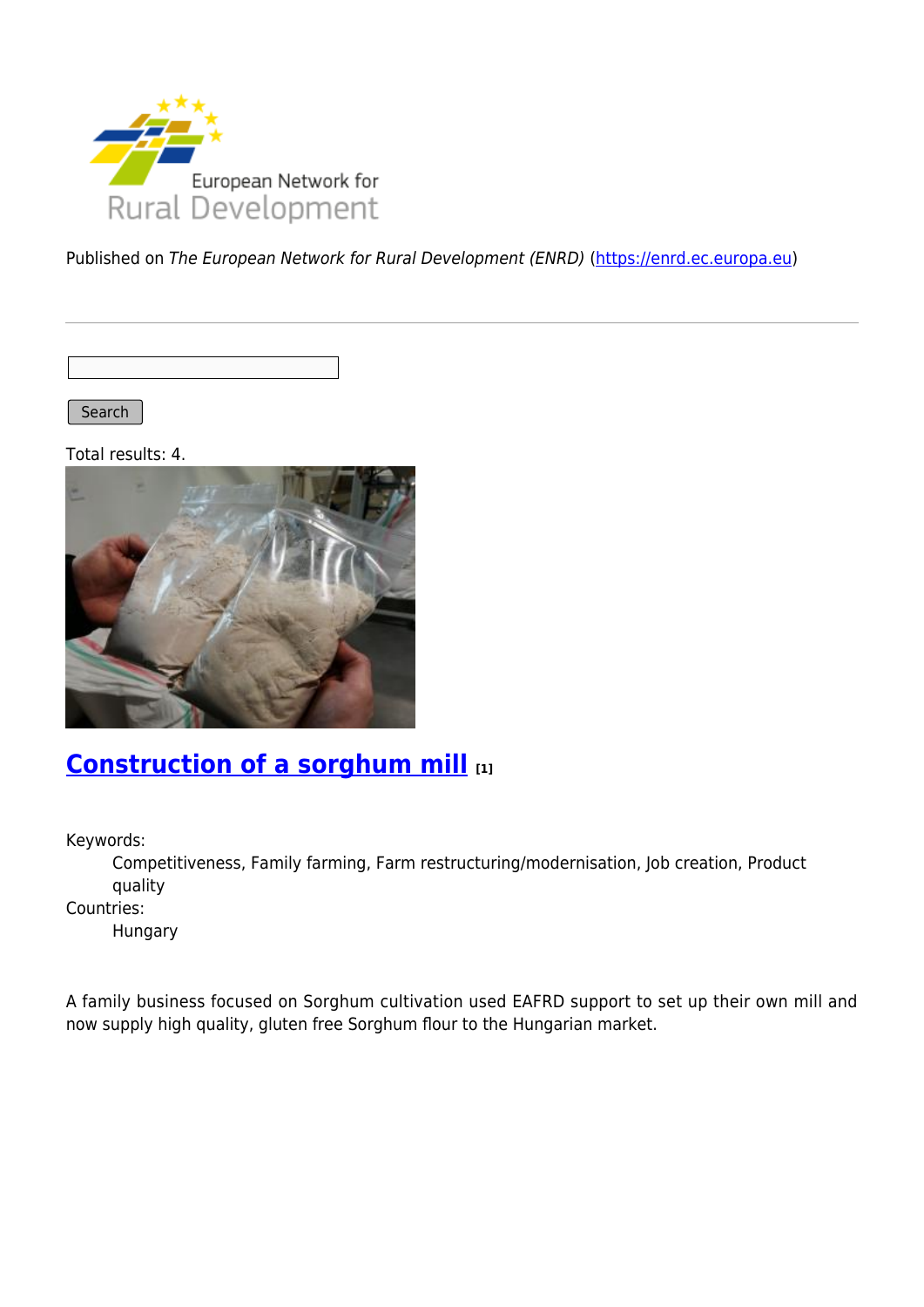

© Tim Hudson

# **[Slaughtering and processing on farm to obtain high quality](https://enrd.ec.europa.eu/projects-practice/slaughtering-and-processing-farm-obtain-high-quality-organic-lamb-meat_en) [organic lamb meat](https://enrd.ec.europa.eu/projects-practice/slaughtering-and-processing-farm-obtain-high-quality-organic-lamb-meat_en) [2]**

Keywords:

Added value, Animal husbandry, Direct marketing, Organic farming, Producer groups, Product quality

Countries:

Slovenia

Setting up a slaughterhouse on-site helped the beneficiary and other nearby organic lamb breeders to increase their profitability through direct marketing.



# **[Setting up an environmentally friendly fruit juice production](https://enrd.ec.europa.eu/projects-practice/setting-environmentally-friendly-fruit-juice-production-plant_en) [plant](https://enrd.ec.europa.eu/projects-practice/setting-environmentally-friendly-fruit-juice-production-plant_en) [3]**

Keywords:

Agriculture, Entrepreneurship, Family farming, Job creation, Product quality, Renewable energy Countries:

Hungary

Setting up a fruit juice processing plant that operates with renewable energy.